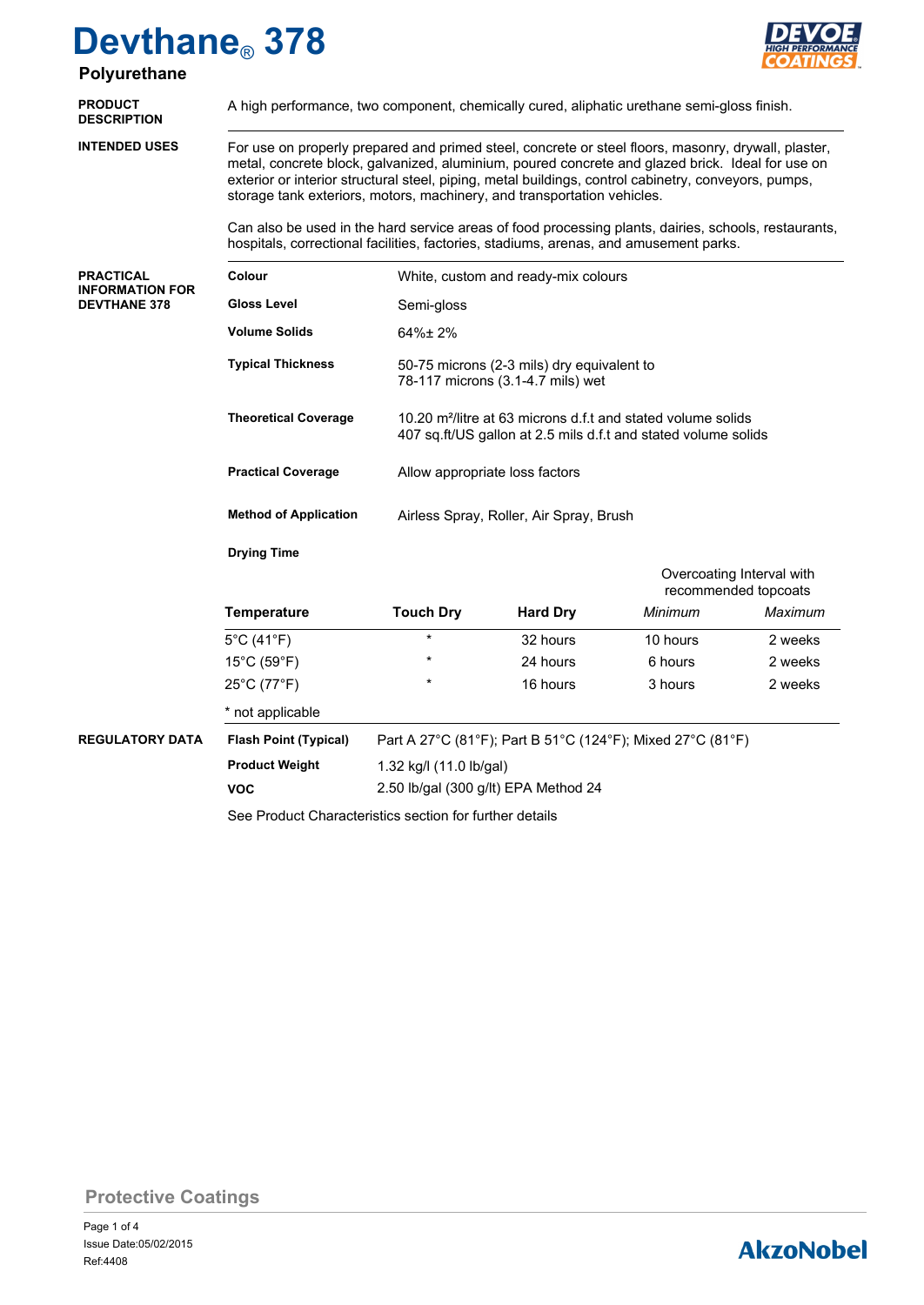# **Devthane**® **378**



## **Polyurethane**

### **SURFACE PREPARATION**

**APPLICATION** 

Surfaces must be dry, clean, free of oil, grease, form release agents, curing compounds, laitance, other foreign matter and be structurally sound. Remove all loose paint, mortar spatter, mill scale, and rust.

Please see Systems Compatibility section for approved primers. To ensure optimum appearance, any primer or undercoat should be smooth and free of any surface defects such as runs, dry spray or heavy orange peel.

### **New Surfaces:**

#### **Steel**

Apply over surfaces which have been suitably prepared and primed. Consult the relevant primer datasheet for advice on surface preparation requirements. Suitable primers are:Bar-Rust 231, Bar-Rust 235 or Bar-Rust 233H.

#### **Galvanised Steel and Aluminium**

Remove dirt, grease, oil or other surface contamination by solvent cleaning or with Devprep 88 cleaner or other suitable cleaner, followed by a thorough water rinsing. Prime using Devran 201H or Devran 203 epoxy primers.

#### **Concrete Block:**

Remove loose aggregate and repair voids. Fill with Devthane 378 or Bar-Rust 235, Bar-Rust 233H epoxies or Tru-Glaze-WB 4015 filler.

#### **Concrete Floors, Poured Concrete**

Cure at least 30 days. Acid etch or abrasive blast slick, glazed concrete or concrete with laitance. Prime with Bar-Rust 235 or Bar-Rust 233H epoxies, thinned 25% with recommended thinner or use Pre-Prime 167 Penetrating Sealer.

#### **Previously Painted Surfaces:**

Poorly adhering old coatings should be removed. Wash to remove contaminants. Rinse thoroughly with water and allow to dry. Dull glossy areas by light sanding. Remove all debris. Prime bare areas with primer specified under New **Surfaces** 

#### **Drywall:**

Prime with a premium acrylic latex vapor barrier primer sealer.

#### **Fiberglass**

Solvent wipe, scuff sand and solvent wipe again. Prime with Devran 201H epoxy.

|                                    | Material is supplied in two containers as a unit. Always mix a complete unit in the<br>proportions supplied. Once the unit has been mixed it must be used within the working pot<br>life specified.<br>Agitate Base (Part A) with a power agitator.<br>(1)                                                                                                                                                                      |                                  |                                                                                                                                       |  |  |  |
|------------------------------------|---------------------------------------------------------------------------------------------------------------------------------------------------------------------------------------------------------------------------------------------------------------------------------------------------------------------------------------------------------------------------------------------------------------------------------|----------------------------------|---------------------------------------------------------------------------------------------------------------------------------------|--|--|--|
|                                    | (2)                                                                                                                                                                                                                                                                                                                                                                                                                             |                                  | Combine entire contents of Curing Agent (Part B) with Base<br>(Part A) and mix thoroughly with power agitator.                        |  |  |  |
| <b>Mix Ratio</b>                   |                                                                                                                                                                                                                                                                                                                                                                                                                                 | 4 part(s) : 1 part(s) by volume  |                                                                                                                                       |  |  |  |
| <b>Working Pot Life</b>            | $5^{\circ}$ C (41 $^{\circ}$ F)                                                                                                                                                                                                                                                                                                                                                                                                 | $15^{\circ}$ C (59 $^{\circ}$ F) | 25°C (77°F)                                                                                                                           |  |  |  |
|                                    | 6 hours                                                                                                                                                                                                                                                                                                                                                                                                                         | 5 hours                          | 4 hours                                                                                                                               |  |  |  |
| <b>Airless Spray</b>               | Recommended                                                                                                                                                                                                                                                                                                                                                                                                                     |                                  | Tip Range 0.28-0.43 mm (11-17 thou)<br>Total output fluid pressure at spray tip not less than 211<br>kg/cm <sup>2</sup> (3000 p.s.i.) |  |  |  |
|                                    |                                                                                                                                                                                                                                                                                                                                                                                                                                 |                                  | See Product Characteristics section for further details                                                                               |  |  |  |
| <b>Air Spray</b><br>(Conventional) | Recommended                                                                                                                                                                                                                                                                                                                                                                                                                     |                                  | See Product Characteristics section for further details                                                                               |  |  |  |
| <b>Brush</b>                       | Suitable                                                                                                                                                                                                                                                                                                                                                                                                                        |                                  |                                                                                                                                       |  |  |  |
| <b>Roller</b>                      | Suitable                                                                                                                                                                                                                                                                                                                                                                                                                        |                                  |                                                                                                                                       |  |  |  |
| <b>Thinner</b>                     | If necessary, use T-9 Thinner See Product Characteristics section for further details<br>(or T-17 Thinner)                                                                                                                                                                                                                                                                                                                      |                                  |                                                                                                                                       |  |  |  |
| <b>Cleaner</b>                     | T-9 Thinner                                                                                                                                                                                                                                                                                                                                                                                                                     |                                  |                                                                                                                                       |  |  |  |
| <b>Work Stoppages</b>              | Do not allow material to remain in hoses, gun or spray equipment. Thoroughly flush all<br>equipment with T-9 Thinner. Once units of paint have been mixed they should not be<br>resealed and it is advised that after prolonged stoppages work recommences with freshly<br>mixed units.                                                                                                                                         |                                  |                                                                                                                                       |  |  |  |
| <b>Clean Up</b>                    | Clean all equipment immediately after use with T-9 Thinner. It is good working practice to<br>periodically flush out spray equipment during the course of the working day. Frequency of<br>cleaning will depend upon amount sprayed, temperature and elapsed time, including any<br>delays. All surplus material and empty containers should be disposed of in accordance<br>with appropriate regional regulations/legislation. |                                  |                                                                                                                                       |  |  |  |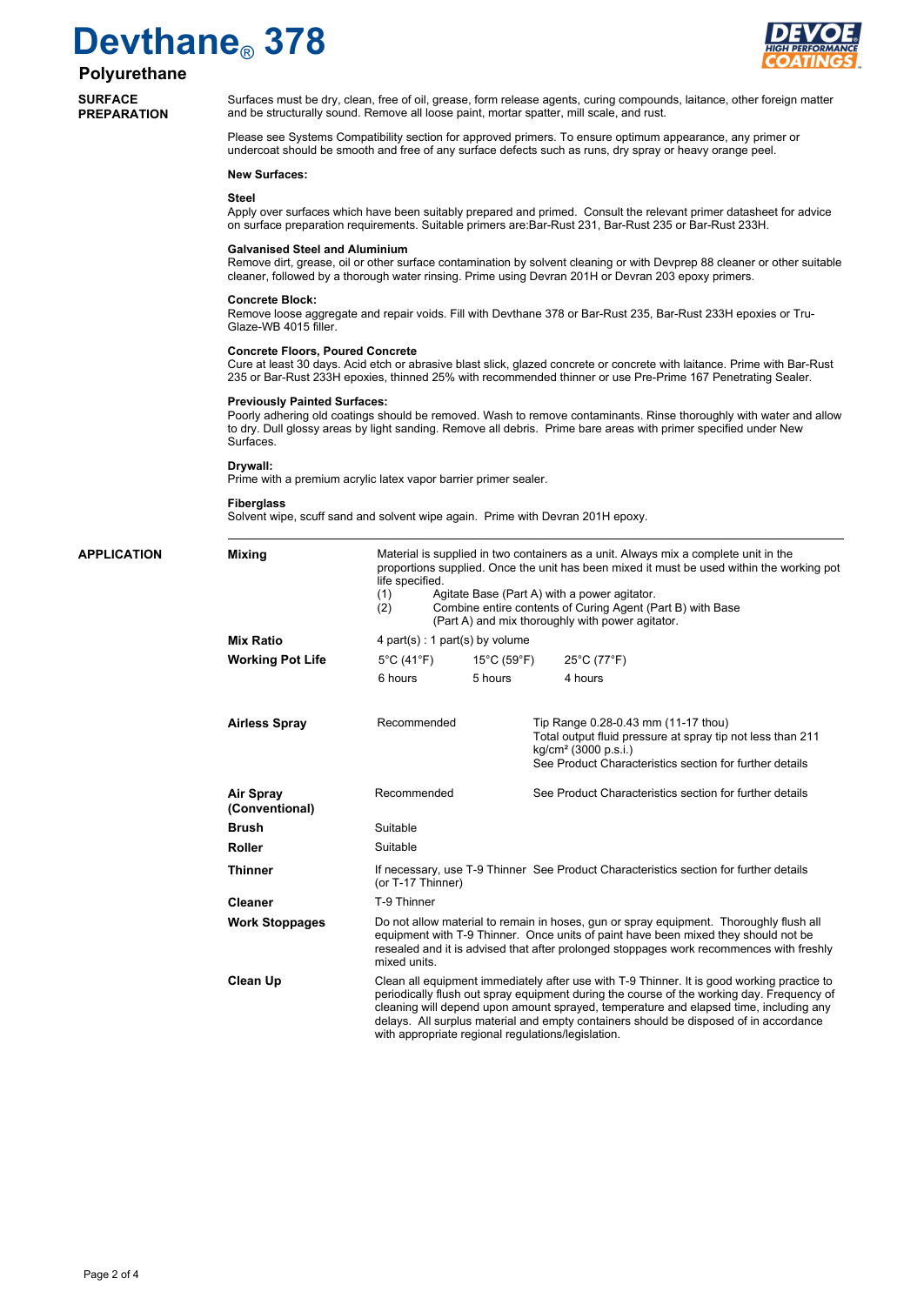# **Devthane**® **378**

### **Polyurethane**

**PRODUCT CHARACTERISTICS**

Advantages:



- Excellent gloss and colour retention
- Excellent abrasion and chemical resistance
- Low VOC
- Easily applied by brush, roller or spray
- Wide colour selection
- Excellent resistance to marring, chipping, and scratching

Cure Acceleration: Urethane catalyst 070A0000 may be used to accelerate cure at or below 5ºC (40°F). The addition of one or two ounces per gallon will decrease the dry hard time approximately one-third to one-half respectively at 40°F ( $5^{\circ}$ C). The pot life will be reduced one-half to threefourths.

Thinning is not normally required. However, depending on local VOC and air quality regulations, small amounts (5% or less) of T-9 Thinner may be added. Small amounts (5% or less) of T-17 Thinner may improve roller, brush or spray application. If local VOC and/or air quality regulations are not an issue, and depending on the individual set-up of the spray equipment, additional thinning may be allowed to obtain the desired individual finish.

The maximum operating temperature for Devthane 378 is 120°C (248°F).

Exposure to continuous operating temperatures towards the maximum dry temperature resistance of this product may induce some discolouration, though the film will remain intact.

Devthane 378 reacts with atmospheric moisture, and as such when in the can should remain covered at all times. Failure to keep the tin covered will result in skinning of unused material and loss of pot life.

Devthane 378 may be tinted with industrial colourants; contact International Paint for further information. Add colourants only to the base portion and mix thoroughly before adding the converter portion.

For airless spray application: Ideally, fluid hoses should not be less than 3/8" ID and not longer than 50 feet to obtain optimum results. Longer hose length may require an increase in pump capacity, pressure, and/or thinning.

For air spray application: Use a professional grade conventional gun with a 1.78mm (0.07") fluid tip or larger. Adjust fluid and air pressure to achieve a good spray pattern.

Care should be taken that proper and uniform film thicknesses are obtained. Brushing and rolling may require multiple coats to achieve correct film thickness and/or hiding.

Note: VOC values are typical and are provided for guidance purpose only. These may be subject to variation depending on factors such as differences in colour and normal manufacturing tolerances.

The following primers are recommended for Devthane 378:

**SYSTEMS COMPATIBILITY**

> Bar-Rust 235 Cathacoat 302H Cathacoat 302HB Cathacoat 303H Cathacoat 313 Devran 201H<br>Devran 203 Devran 261Q Tru-Glaze-WB 4015

Bar-Rust 231 Bar-Rust 233H Devran 261QC<br>Tru-Glaze-WB 4030